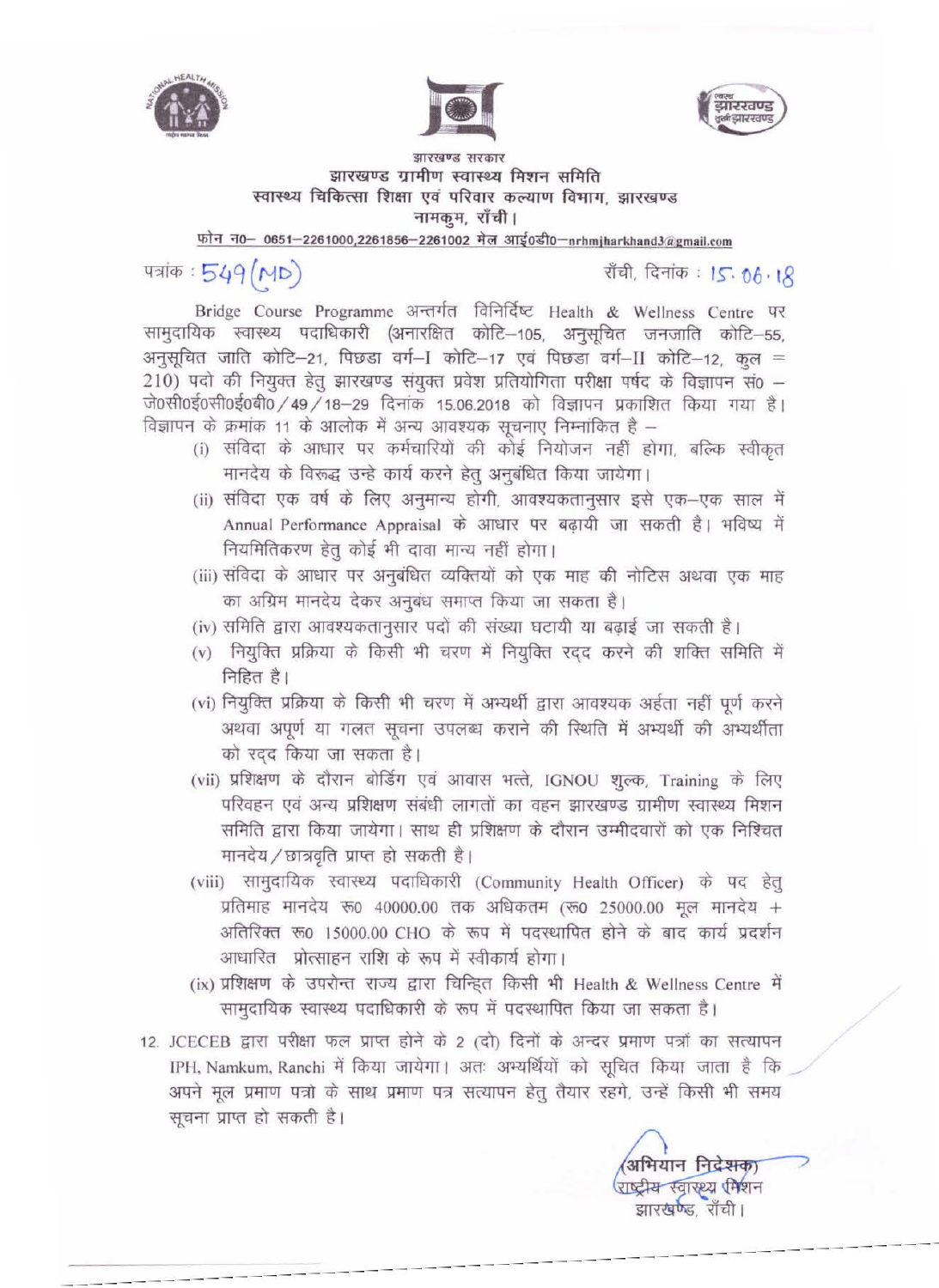

## झारखण्ड सरकार झारखण्ड संयुक्त प्रवेश प्रतियोगिता परीक्षा पर्षद

विज्ञापन संख्या: जे.सी.ई.सी.ई.बी. / 49 / 18 - 29 ॉ़ची / दिनांकः 15 / 06 / 2018

सामुदायिक स्वास्थ्य पदाधिकारी पद पर चयन के लिए Bridge Course Programme में नामांकन हेतु प्रतियोगिता परीक्षा आयोजित करने से संबंधित महत्वपूर्ण सूचना– (Important Information Regarding Convening of Competitive Examination for Admission in Bridge Course Programme for Selection on the post of Community Health Officer )

स्वास्थ्य चिकित्सा, शिक्षा एवं परिवार कल्याण विभाग, झारखण्ड के झारखण्ड ग्रामीण स्वास्थ्य मिशन समिति, राँची के पत्रांक लो0स्वा0सं0 / 2017-18 / 62-540 (MD) दिनांक 14.06.2018 द्वारा सूचित किया गया है कि Bridge Course Programme अन्तर्गत विनिर्दिष्ट Health & Wellness Centre पर सामुदायिक स्वास्थ्य पदाधिकारी (अनारक्षित कोटि-105, अनुसूचित जनजाति कोटि-55, अनुसूचित जाति कोटि-21, पिछड़ा वर्ग-I कोटि-17 एवं पिछड़ा वर्ग-II कोटि-12, कूल=210) को नियुक्त किया जाना है। सामुदायिक स्वास्थ्य पदाधिकारी के पद पर नियुक्ति हेतु सफल प्रतियोगियों के चयन के निमित्त झारखण्ड संयुक्त प्रवेश प्रतियोगिता परीक्षा पर्षद, राँची द्वारा Online प्रतियोगिता परीक्षा आयोजित की जायेगी। परीक्षा में सफल एवं चयनित अभ्यर्थियों को Community Health में छः माह का Bridge Course Programme करना है। अभ्यर्थियों द्वारा उक्त Course के सफलतापूर्वक पूर्ण करने के उपरान्त ही झारखण्ड ग्रामीण स्वास्थ्य मिशन समिति द्वारा सामुदायिक स्वास्थ्य पदाधिकारी के पद पर संविदा के आधार पर एक वर्ष के लिए नियुक्त किये जायेंगे। उत्कृष्ट कार्य करने के आधार पर संविदा का नवीकरण का भी प्राक्धान होगा।

उपरोक्त के आलोक में उपयुक्त आवेदकों से, जो भारत के नागरिक होने के साथ-साथ झारखण्ड राज्य के स्थायी / स्थानीय निवासी की श्रेणी में आते हैं और निम्न कंडिका-2, 3 एवं 4 में अंकित शैक्षणिक, आयु-सीमा एवं जाति आधारित आरक्षण (यदि लागू हो तो) की योग्यता धारित करते हैं, उनसे विहित प्रपत्र में ऑनलाईन आवेदन पत्र आमंत्रित किये जाते हैं। झारखण्ड सरकार के कार्मिक, प्रशासनिक सुधार तथा राजभाषा विभाग की अधिसूचना ज्ञापांक-7 / आ0 नीति (सर्वदलीय बैठक) 27 / 2002 (खण्ड) का. - 3198, दिनांक 18.04.2016 में स्थानीय निवासी को परिभाषित किया है। सुलभ प्रसंग हेतु उक्त अधिसूचना की प्रति पर्षद के अधिकृत वेबसाइट http://jceceb.jharkhand. gov.in के Homepage पर Act & Circulars कॉलम में देखा जा सकता है। स्थानीय निवासी प्रमाण-पत्र का विहित प्रपत्र पर्षद के अधिकृत वेबसाइट पर उपलब्ध है।

पदीय शैक्षणिक अर्हत्ता एवं वांछित अर्हता :- $\overline{2}$ 

## **Essential Eligibility Criteria:**

- General Nursing and Midwifery (GNM) RNRM from a recognized  $i)$ Institute/Bachelor of Science in Nursing from a recognized Institute/University.
- At least 2 years of relevant work experience in the Health sector.  $ii)$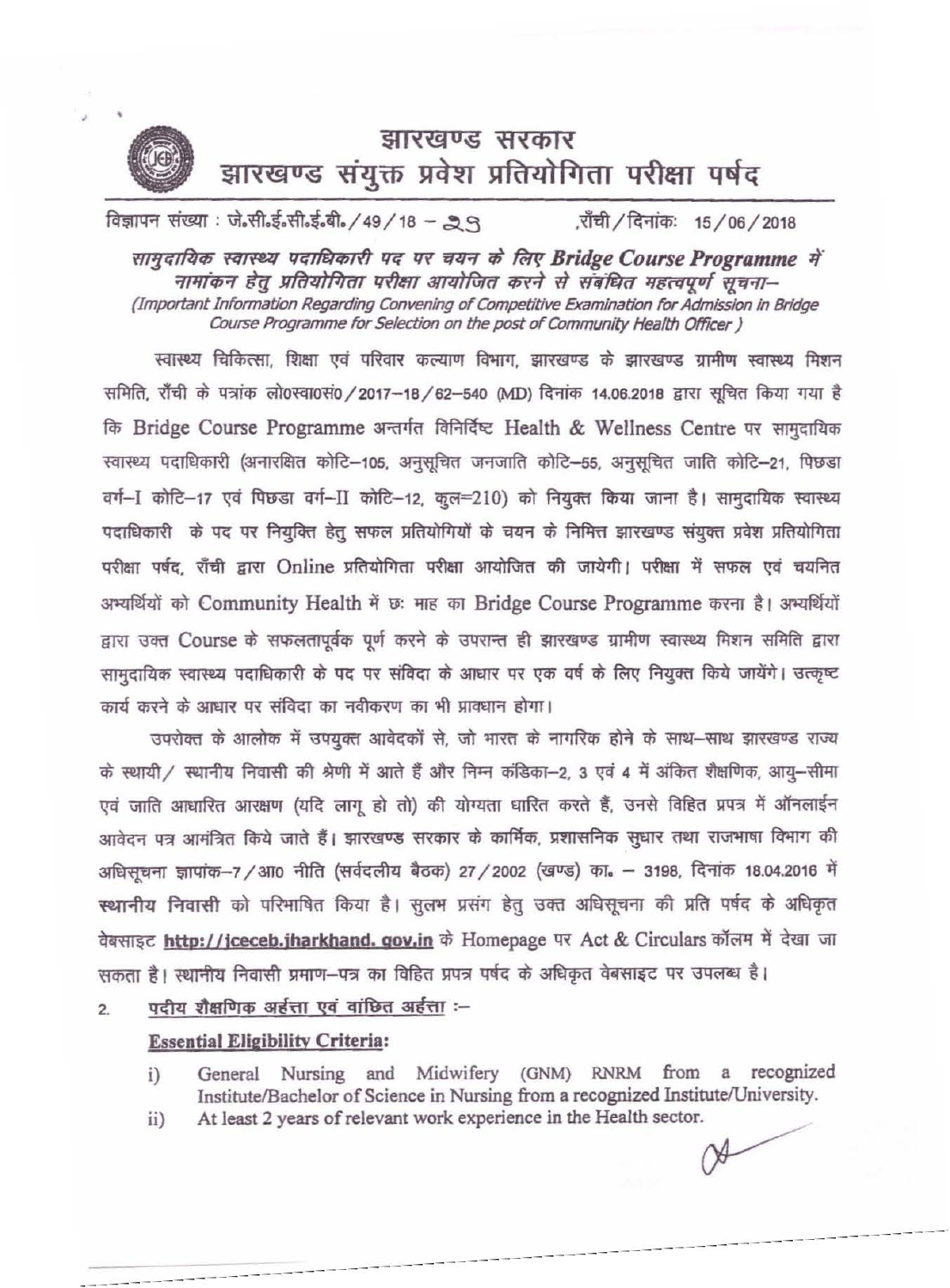## **Desirable Criteria:**

i) Proficiency in regionaJ/local language and dialect.

ii) Work experience in the Public Health System, preferably at the Primary/Community Health Center level.

3. आयू-सीमा - आयू-सीमा की गणना दिनांक 01.05.2017 (इस तिथि सहित) को आधार मानकर किया जायेगा। विभिन्न कोटियों के आवेदकों के लिए निर्धारित अधिकतम आयु-सीमा निम्नवत है:--

| कम<br>सं० | कोटि                                                   | अधिकतम आयु<br>(वर्षों में) | दिव्यांग आवेदकों के लिए<br>अधिकतम आयु (वर्षों में) |
|-----------|--------------------------------------------------------|----------------------------|----------------------------------------------------|
|           | अनारक्षित                                              | 35                         | 40                                                 |
|           | पिछड़ा वर्ग-I / पिछड़ा वर्ग -II                        | 37                         | 42                                                 |
| 3         | महिला (अनारक्षित / पिछड़ा वर्ग-I/ पिछड़ा वर्ग -<br>II) | 38                         | 43                                                 |
|           | अनुसूचित जाति/ अनुसूचित जनजाति (पुरुष एवं<br>महिला)    | 40                         | 45                                                 |

4. जाति आधारित आरक्षण - आरक्षित सीटों पर दावा करने वाले अभ्यार्थियों को विहित प्रपत्र में सक्षम पदाधिकारी झािरखण्ड राज्य के अनुमंडल पदाधिकारी (असैनिक) या उपायुक्त} द्वारा निर्गत जाति प्रमाण-पत्र, प्रस्तुत करना अनिवार्य होगा। अन्य अधिकारी द्वारा निर्गत झारखण्ड राज्य के अनुमंडल पदाधिकारी (असैनिक) या उपायुक्त को छोड़कर} जाति प्रमाण-पत्र पर आरक्षण का दावा विचारणीय नहीं होगा (संदर्भ : का. प्र.सू. तथा राजभाषा विभाग के पत्रांक 7 / आ0नि0-018-10 / 2003 का0 7072 दिनांक 30.12.2003) तथा उनका आरक्षण का दावा रद्द कर दिया जाएगा। वैसे अभ्यर्थियों को अनारक्षित कोटि में मान्यता दी जायेगी।

अनुसूचित जनजाति कोटि के लिये निर्धारित सीटों में से न्यूनतम 2% सीटें आदिम जनजाति समूह के अभ्यर्थियों के लिये आरक्षित है, बशर्त्ते कि वे आवश्यक न्यूनतम अर्हत्ता को पूरा करते हों तथा अनुसूचित जनजाति कोटि की मेघा-सूची में स्वतः नहीं आते हों। यह आरक्षण अनुसूचित जनजाति कोटि के आरक्षण में क्षैतिज रूप से उपलब्ध होगा।

अत्यंत पिछड़ा वर्ग (अनुसूची - 1) तथा पिछड़ा वर्ग (अनुसूची - 2) के अभ्यर्थियों को का0प्र0स्0 तथा राजभाषा विभाग के ज्ञापांक 7 / जाति-19-11 / 2008 का0-10007 दिनांक 29.08.2012 के आलोक में "क्रीमी लेयर" अवधारणा के समावेश संबंधित प्रपत्र में ही जाति प्रमाण-पत्र प्रस्तुत करना अनिवार्य होगा अन्यथा उन्हें आरक्षण का लाभ नहीं दिया जायेगा।

आरक्षित कोटि के अभ्यर्थियों की अनुपलब्धता की स्थिति में उनके आरक्षित सीटों का विनियमन नहीं fकेया जायेगा (संदर्भ: का0प्र0स्0 तथा राजभाषा विभाग के ज्ञापांक 7 / नीति (आरक्षण)-06 / 2001 का0-5886, दिनांक 21.09.2011) |

----------

जाति प्रमाण-पत्र का विहित प्रपत्र पर्षद के अधिकृत वेबसाइट पर उपलब्ध है।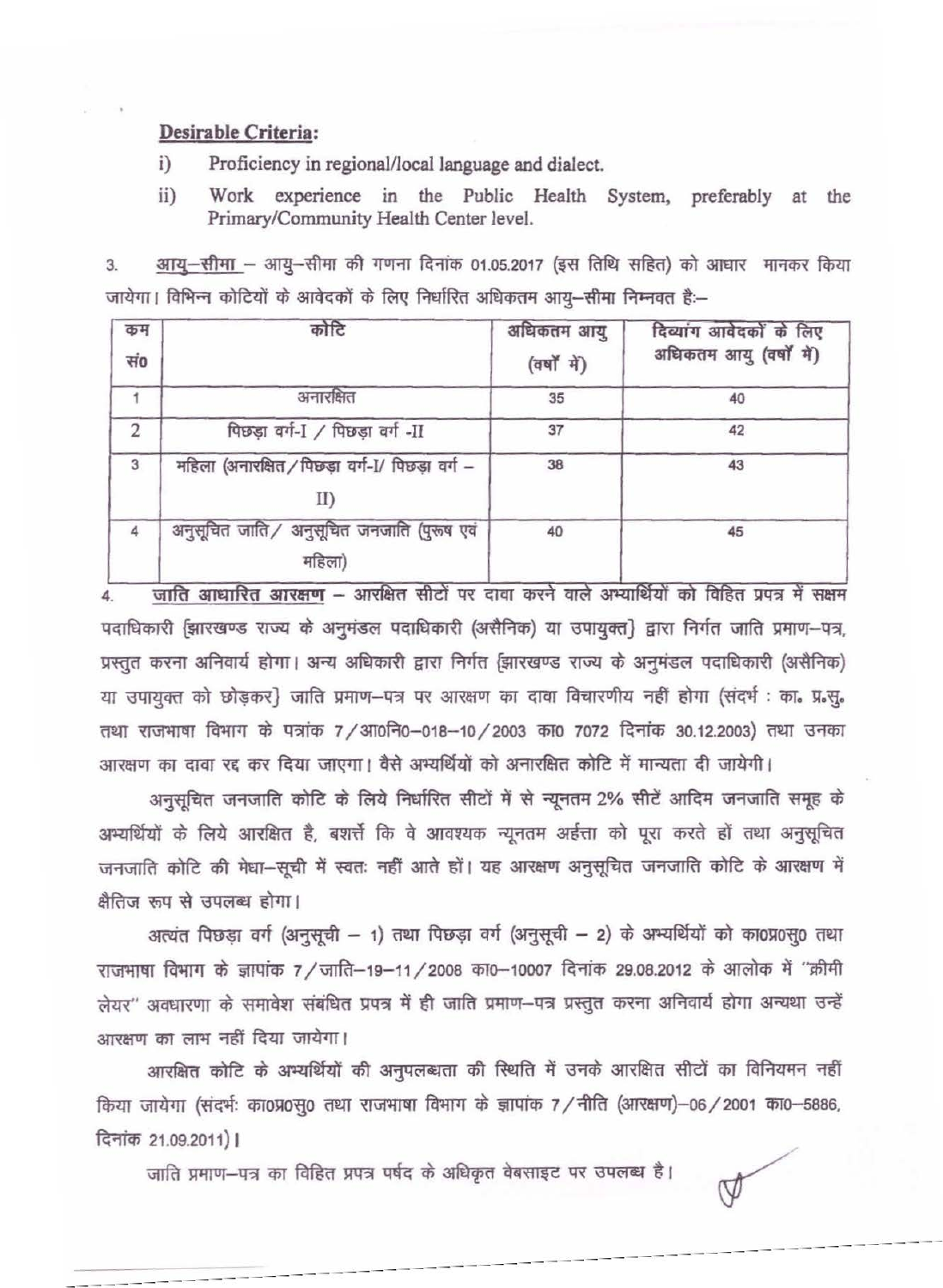अधीन रिक्त पदों की कूल संख्या का 4 प्रतिशत पद दिव्यांग-जनों के लिए निम्नांकित रूप में आरक्षित किया  $\overline{u}$ ायेगा $\overline{u}$  :-

| निःशक्तता का प्रवर्ग |                                                                                                                                                                          | आरक्षण<br>प्रतिशत |
|----------------------|--------------------------------------------------------------------------------------------------------------------------------------------------------------------------|-------------------|
| (क)                  | अंधापन और कम दृष्टि                                                                                                                                                      |                   |
| (ख)                  | बहरापन एवं श्रवण निःशक्तता                                                                                                                                               |                   |
| $(\pi)$              | चलन निःशक्तता जिसमें सम्मिलित है सेरेब्रल पॉल्सी, कुष्ट रोग मुक्त,<br>बौनापन, आमलीय आकांत से पीड़ित, मांसपेशीय दूर्विकास<br>(Muscular dystrophy)                         |                   |
| (घ)                  | स्वलीनता (Autism), बौद्धिक निःशक्तता, सीखने की विशेष अक्षमता<br>एवं मानसिक रोगी, और, या                                                                                  |                   |
| $(\overline{s})$     | बह निःशक्तता (Multiple disabilities) जो (क) से (घ) के बीच में<br>निःशक्तता के विभिन्न से स्थितियों के मिलने से हो, यह स्थिति<br>अंधापन एवं बहरापन के मिलने से आ सकता है। |                   |

6. आवेदन पत्र की उपलब्धता - आवेदक पर्षद के अधिकृत वेबसाईट के Homepage Page पर "Admission in Bridge Course Programme- 2018 Online Application Form Submission" बटन पर Click कर, दिये गये दिशा-निर्देशों का पालन करते हुए दिनांक 17.06.2018 से दिनांक 30.06.2018 तक ऑनलाईन आवेदन पत्र भर सकते हैं।

7. फोटोग्राफ - ऑनलाईन आवेदन पत्र में हाल का खिंचाया हुआ रंगीन फोटोग्राफ, जिसमें चेहरे के साथ-साथ दोनों कान स्पष्ट रूप से दिखाई देना चाहिए, का ही scanned image, upload करना है। फोटोग्राफ संपादित (Edited) नहीं होना चाहिए अन्यथा आवेदन पत्र रद्द कर दिया जायेगा।

8. परीक्षा तिथि - उक्त परीक्षा दिनांक 08.07.2018 से दिनांक 10.07.2018 के बीच राँची जिला मुख्यालय रिथत परीक्षा केन्द्र / केन्द्रों पर Online आयोजित की जायेगी। आवेदकों को पर्षद के अधिकृत वेबसाईट से प्रवेश पत्र डाउनलोड (Download) की सुविधा दिनांक 03.07.2018 से उपलब्ध करायी जायेगी एवं उसी तिथि से Online परीक्षा के संबंध में जानकारी हेतु आवेदकों को यह सुविधा दी जा रही है कि वे पर्षद के अधिकृत बेवसाईट में उपलब्ध Link पर Mock Test Rehearsal कर सकते हैं।

9. परीक्षा का स्तर एवं प्रकार - परीक्षा में प्रश्न वस्तुनिष्ठ (Objective) एवं बहुविकल्प (Multiple choice) प्रकृति के होंगे तथा परीक्षा का स्तर General Nursing and Midwifery पाठ्यकम का होगा। कुल 100 प्रश्न होंगे जो द्विभाषी अर्थात अंग्रेजी एवं हिन्दी में होंगे। एक प्रश्न के लिए एक से अधिक विकल्प देने पर उन्हें अमान्य कर दिया जायेगा तथा इसकी गणना गलत उत्तर के अन्तर्गत की जायेगी।

10. मेघा-सूची - परीक्षा में उम्मीदवारों के प्राप्तांकों के आधार पर संयुक्त मेघा-सूची के साथ-साथ कोटिवार मेधा--सूची तैयार की जायेगी। दो या दो से अधिक उम्मीदवारों के प्राप्तांक समान होने की स्थिति में सर्वप्रथम General Nursing and Midwifery /Bachelor of Science in Nursing में प्राप्तांक प्रतिशत के अधार

--------- --------- --------- --------- ---

---